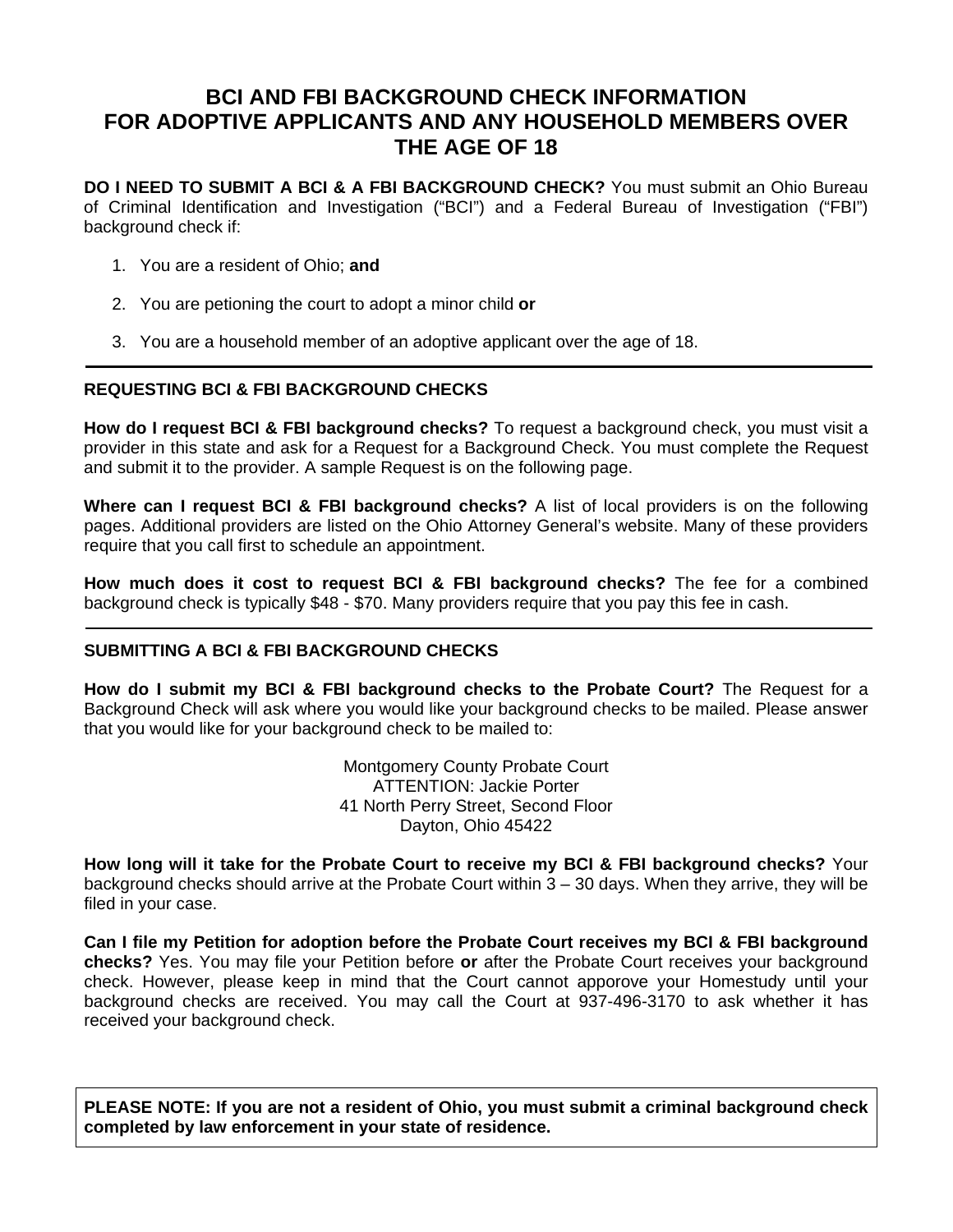### **REQUEST FOR A BACKGROUND CHECK VIA ELECTRONIC FINGERPRINTING**

| <b>BCI ONLY</b>                                                                                  | $\Box$ FBI ONLY                  | $\boxtimes$ BCI &FBI                                                                                                                                                                                                                                    |  |  |
|--------------------------------------------------------------------------------------------------|----------------------------------|---------------------------------------------------------------------------------------------------------------------------------------------------------------------------------------------------------------------------------------------------------|--|--|
| Personal Information                                                                             |                                  |                                                                                                                                                                                                                                                         |  |  |
| Name John Doe                                                                                    |                                  | Address 123 Street Materials                                                                                                                                                                                                                            |  |  |
| Date of Birth 1/1/1965 SSN XXX-XX-XXXX                                                           |                                  |                                                                                                                                                                                                                                                         |  |  |
| Phone # 937-555-5555                                                                             |                                  | City Dayton <b>Dayton City Dayton</b>                                                                                                                                                                                                                   |  |  |
| JohnDoe@email.com<br>Email                                                                       |                                  | State Ohio<br>Zip 45402                                                                                                                                                                                                                                 |  |  |
| $\Box$ Asian or Pacific Islander<br>Race:                                                        | $\Box$ African American          | $\Box$ Caucasian or Hispanic Descent                                                                                                                                                                                                                    |  |  |
| Middle Eastern                                                                                   | $\Box$ Native American           | $\boxtimes$ Other                                                                                                                                                                                                                                       |  |  |
| Reasons for background check: BCI: Adoption - 2151.86<br>FBI: Adoption - 2151.86                 |                                  |                                                                                                                                                                                                                                                         |  |  |
| Name & Address for results to be mailed:                                                         | Direct copy to (circle only one) |                                                                                                                                                                                                                                                         |  |  |
| <b>Montgomery County Probate Court</b><br>41 N. Perry Street, Second Floor<br>Dayton, Ohio 45422 |                                  | <b>BMV Dealer Licensing</b><br>Ohio Dept. of Education<br>Ohio Board of Nursing<br>Ohio Dept. of Public Safety<br>Ohio Dept. of Liquor Control<br>Ohio State Racing Commission<br>Ohio Department of Insurance<br><b>Respiratory Care Board</b><br>None |  |  |
|                                                                                                  |                                  |                                                                                                                                                                                                                                                         |  |  |

I certify that the personal identifiers provided on this form are accurate and I voluntarily and knowingly authorize the Ohio Bureau of Criminal Identification and Investigation to conduct a criminal records check for the information relating to me. I also voluntarily and knowingly authorize BCI&I to disseminate criminal arrest, conviction and juvenile delinquency adjudication records to the parties indicated above. I voluntarily and knowingly release and discharge the Ohio Attorney General's Office, BCI&I and their employees and the License Bureau and their employees for all claims and liability related to this authorized criminal record review and dissemination.

| John Doe                                                                                                                                                                                                                                                                                                                                |  |                                                |                                                     |                     |  |  |
|-----------------------------------------------------------------------------------------------------------------------------------------------------------------------------------------------------------------------------------------------------------------------------------------------------------------------------------------|--|------------------------------------------------|-----------------------------------------------------|---------------------|--|--|
| Applicant's Name (please print)                                                                                                                                                                                                                                                                                                         |  | Parent/Guardian's Name (if applicant is minor) |                                                     |                     |  |  |
| John Doe                                                                                                                                                                                                                                                                                                                                |  | 1/1/2017                                       |                                                     |                     |  |  |
| Applicant's Signature                                                                                                                                                                                                                                                                                                                   |  | Date                                           | Parent/Guardian's Signature (if applicant is minor) |                     |  |  |
| <b>Important Notice:</b> By signing this form the Applicant acknowledges<br>that all information on this form is accurate. Any mistakes or errors on Witness's Name (please print)<br>this form are the responsibility of the Applicant if a background check<br>must be resubmitted for incorrect information Applicant agrees that an |  |                                                |                                                     |                     |  |  |
| additional fee will be charged.                                                                                                                                                                                                                                                                                                         |  | Witness's Signature                            |                                                     |                     |  |  |
| <b>For Official Use Only</b>                                                                                                                                                                                                                                                                                                            |  |                                                |                                                     |                     |  |  |
| Identification presented:                                                                                                                                                                                                                                                                                                               |  |                                                |                                                     |                     |  |  |
|                                                                                                                                                                                                                                                                                                                                         |  |                                                | Exp. Date $\_\_$                                    | (cannot be expired) |  |  |
|                                                                                                                                                                                                                                                                                                                                         |  |                                                |                                                     | (cannot be expired) |  |  |
|                                                                                                                                                                                                                                                                                                                                         |  |                                                |                                                     | (cannot be expired) |  |  |
|                                                                                                                                                                                                                                                                                                                                         |  | Date                                           |                                                     |                     |  |  |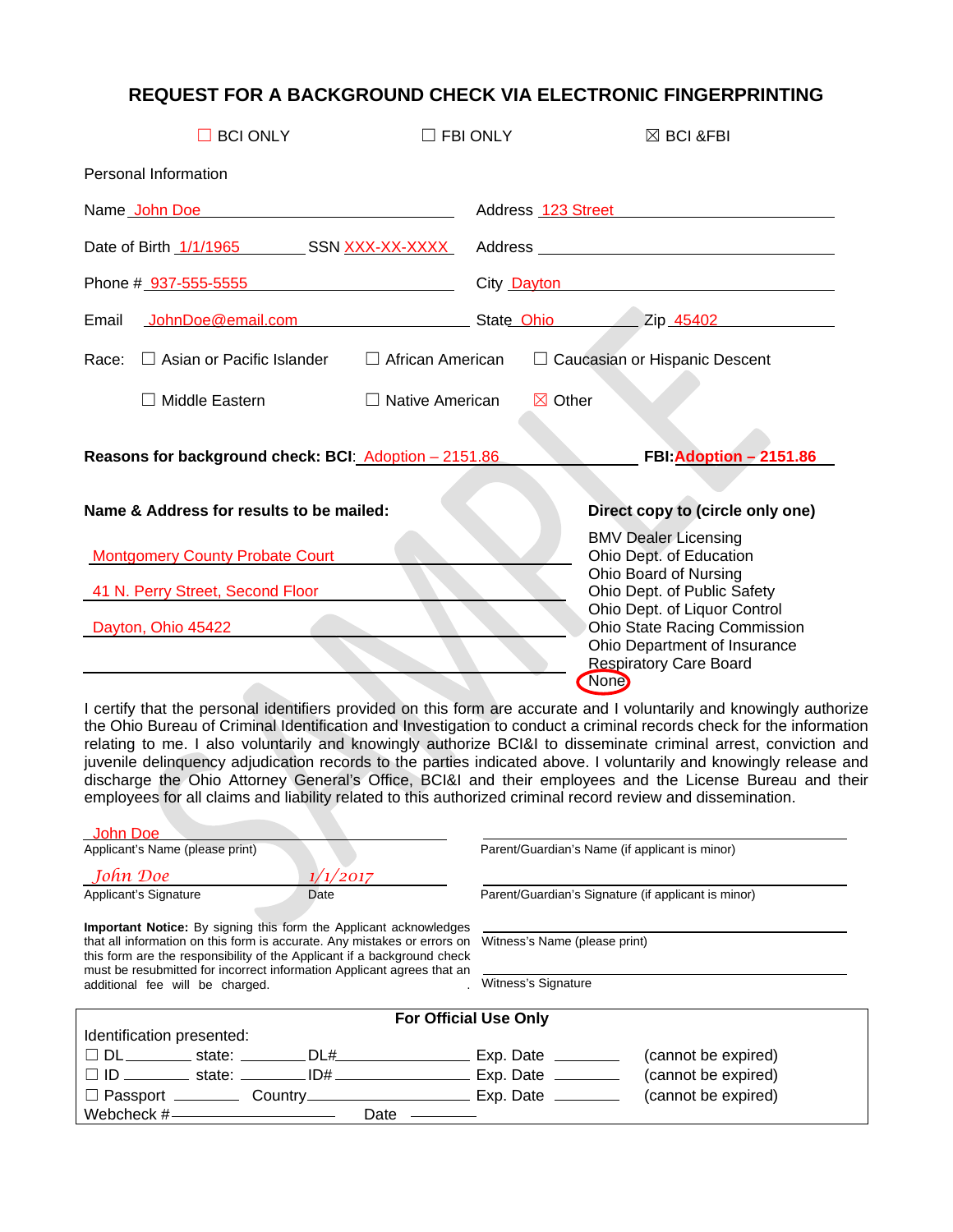## **LIST OF LOCAL BCI BACKGROUND CHECK PROVIDERS**

| <b>Centerville License Bureau</b><br>104 West Spring Valley Road<br>Centerville, Ohio 45458<br>(937) 435-5970                                     | Mon. - Fri.                   | $9:00$ a.m. $-4:00$ p.m.                             |
|---------------------------------------------------------------------------------------------------------------------------------------------------|-------------------------------|------------------------------------------------------|
| <b>Clayton License Bureau</b><br>8389 North Main Street<br>Dayton, Ohio 45415                                                                     | Mon. - Fri.<br>Sat.           | $8:00$ a.m. $-5:00$ p.m.<br>$8:00$ a.m. $-2:00$ p.m. |
| (937) 454-5222                                                                                                                                    |                               |                                                      |
| <b>Dayton Police Department</b><br>335 West Third Street<br>Dayton, Ohio 45402<br>$(937)$ 333-1049                                                | Mon. - Fri.                   | $8:00$ a.m. $-10:00$ a.m.                            |
| <b>Huber Heights License Bureau</b><br>6134 Chambersburg Road                                                                                     | Mon. - Tues.<br>Thurs. - Fri. | $8:00$ a.m. $-5:00$ p.m.                             |
| Huber Heights, Ohio 45424<br>(937) 233-7211                                                                                                       | Wed.                          | $8:00$ a.m. $-6:00$ p.m.                             |
|                                                                                                                                                   | Sat.                          | $8:00$ a.m. $-2:00$ p.m.                             |
| <b>Kettering Police Department</b><br>3600 Shroyer Road<br>Kettering, Ohio 45429<br>(937) 296-2580<br>(937) 296-2555                              | Tues. - Fri.                  | $9:00$ a.m. $-3:00$ p.m.                             |
| <b>Miamisburg Police Department</b><br>10 North First Street<br>Miamisburg, Ohio 45342<br>(937) 847-6617                                          | Tues., Thurs.                 | 10:00 a.m. $-$ 12:00 p.m.                            |
| <b>Montgomery County Job &amp; Family Services</b><br>(The Job Center)<br>1111 South Edwin C. Moses Blvd.<br>Dayton, Ohio 45408<br>(937) 225-5627 | Mon-Fri.                      | $8:00$ a.m. $-5:00$ p.m.                             |
| <b>Montgomery County Sheriff's Office</b><br>345 West Second Street<br>Dayton, Ohio 45422<br>(937) 225-5005                                       | Mon. - Fri.                   | $8:00$ a.m. $-3:00$ p.m.                             |
| <b>Moraine Police Department</b><br>4200 Dryden Road<br>Moraine, Ohio 45439<br>(937) 535-1163                                                     | Mon. - Thurs.                 | $9:00$ a.m. $-3:00$ p.m.                             |